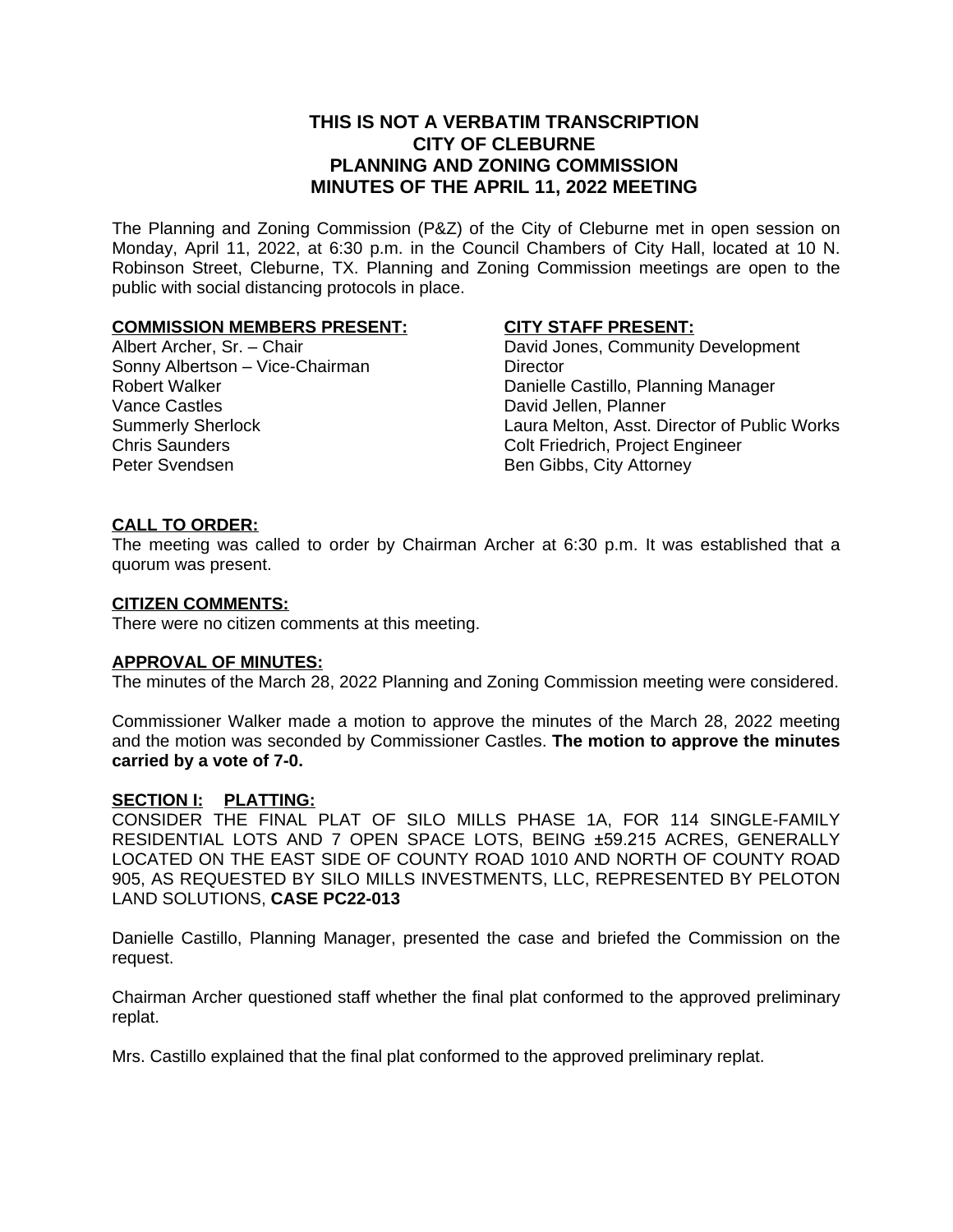There being no requirement for a public hearing and there being no other questions or items for discussion, Chairman Archer called for a motion. Commissioner Castles made a motion to approve the request as presented and Commissioner Walker seconded the motion. **The motion to approve carried by a vote of 7-0.**

CONSIDER THE FINAL PLAT OF SILO MILLS PHASE 1B, FOR 148 SINGLE-FAMILY RESIDENTIAL LOTS AND 2 OPEN SPACE LOTS, BEING ±32.476 ACRES, GENERALLY LOCATED ON THE EAST SIDE OF COUNTY ROAD 1010 AND NORTH OF COUNTY ROAD 905, AS REQUESTED BY SILO MILLS INVESTMENTS, LLC, REPRESENTED BY PELOTON LAND SOLUTIONS, **CASE PC22-014**

Danielle Castillo, Planning Manager, presented the case and briefed the Commission on the request.

There being no requirement for a public hearing and there being no questions or items for discussion, Chairman Archer called for a motion.

Commissioner Svendsen made a motion to approve the request as presented and Commissioner Sherlock seconded the motion. **The motion to approve carried by a vote of 7- 0.**

CONSIDER THE REPLAT OF TOWNE NORTH ESTATES, FOR 3 DUPLEX LOTS AND 2 COMMERCIAL LOTS, BEING ±3.547 ACRES, GENERALLY LOCATED APPROXIMATELY 350 FEET WEST OF NORTH NOLAN RIVER ROAD AND ON THE SOUTH SIDE OF WEST KILPATRICK AVENUE, AS REQUESTED BY SVENDSEN PROPERTIES, LLC, AND HANSEN DEVELOPMENT HOLDINGS, REPRESENTED BY TRANS TEXAS SURVEYING, **CASE PC22-019**

Chairman Archer announced that this case would be considered immediately following cases ZC22-005a and ZC22-005b.

Commissioner Svendsen recused himself from this case due to a conflict of interest.

David Jellen, Planner, presented the case and briefed the Commission on the request.

Commissioner Walker questioned staff regarding the proposed replat.

Mr. Jellen explained that the lot boundaries would be modified in order to provide additional acreage for each commercially-zoned lot.

Commissioner Walker questioned staff regarding the location of the proposed wrought iron fence.

Mr. Jellen referred to the site plan submitted by the applicant in order to explain the location of the proposed wrought iron fence in relation to the existing wood privacy fence.

There being no requirement for a public hearing and there being no other questions or items for discussion, Chairman Archer made a motion to approve the request as presented and Commissioner Castles seconded the motion. **The motion to approve carried by a vote of 6-0- 1, with Commissioner Svendsen recusing himself from the motion.**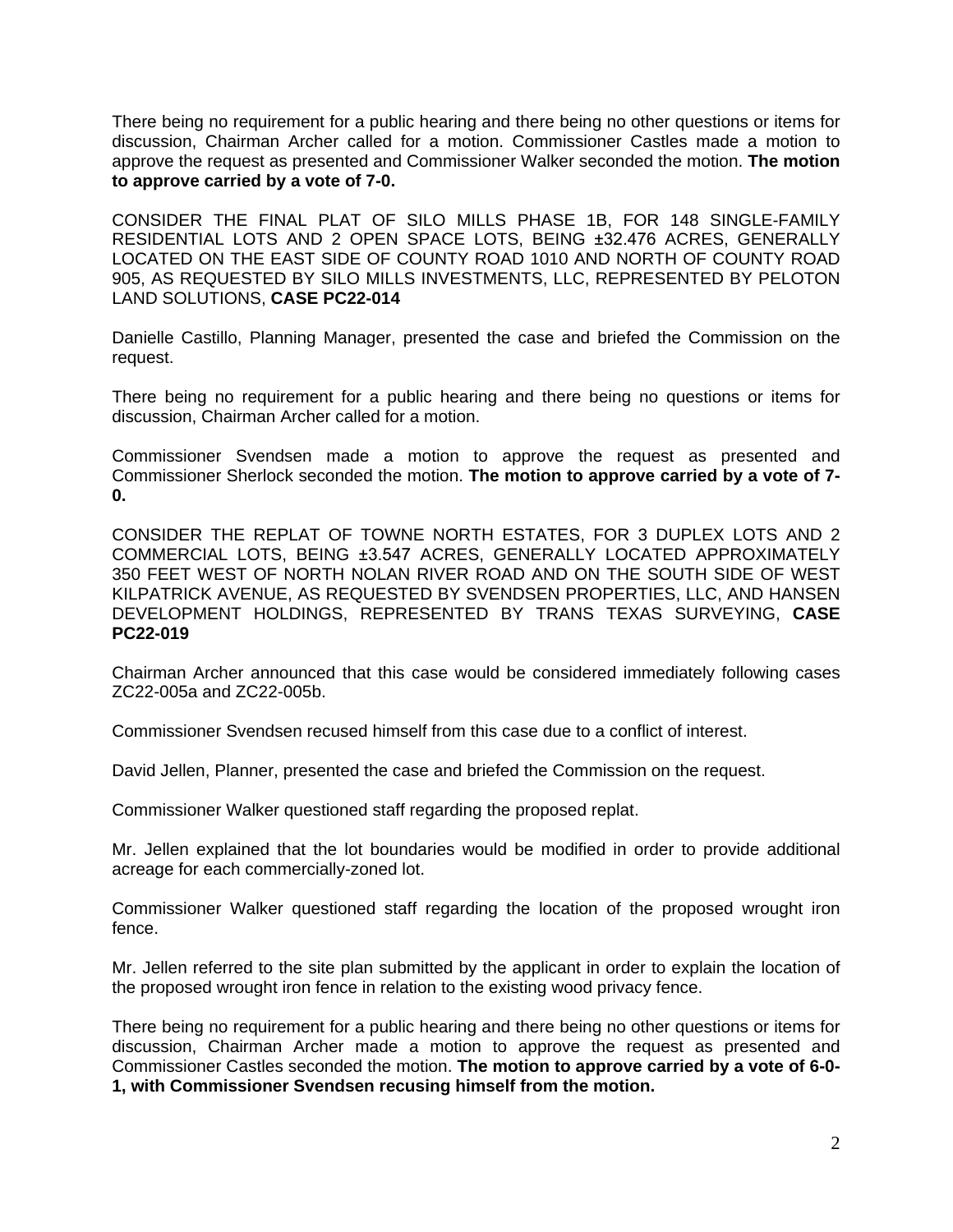## **SECTION II: ZONING:**

CONSIDER A REQUEST TO REZONE ±0.212 ACRES FOR A PORTION OF PD (PLANNED DEVELOPMENT DISTRICT) ORDINANCE NO. 10-2018-83 TO C3 (COMMERCIAL DISTRICT), GENERALLY LOCATED APPROXIMATELY 350 FEET WEST OF NORTH NOLAN RIVER ROAD AND ON THE SOUTH SIDE OF WEST KILPATRICK AVENUE, AS REQUESTED BY SVENDSEN PROPERTIES, LLC, **CASE ZC22-005a**

CONSIDER A REQUEST TO AMEND THE SPECIFIC USE PERMIT (SUP) ORDINANCE NO. 09-2020-48 TO AUTHORIZE CONSTRUCTION OF TWO ADDITIONAL MINIWAREHOUSE BUILDINGS ON ±0.939 ACRES ZONED C3 (COMMERCIAL DISTRICT), INCLUDING ±0.212 ACRES PROPOSED AS C3 (COMMERCIAL DISTRICT), GENERALLY LOCATED APPROXIMATELY 280-350 FEET WEST OF NORTH NOLAN RIVER ROAD AND ON THE SOUTH SIDE OF WEST KILPATRICK AVENUE, AS REQUESTED BY SVENDSEN PROPERTIES, LLC, **CASE ZC22-005b**

Commissioner Svendsen recused himself from each case due to a conflict of interest.

Danielle Castillo, Planning Manager, announced that both cases would be presented jointly.

David Jellen, Planner, presented each case and briefed the Commission on the requests.

Commissioner Walker questioned staff regarding the existing drainage easement on the subject property.

Mr. Jellen explained that a portion of the drainage easement was contained within each property, and that the request would adjust the zoning boundary and lot line boundary in order to contain the easement entirely on one (1) property.

Vice-Chairman Albertson questioned staff whether the proposed development would encroach into the existing drainage easement.

Mr. Jellen responded that the proposed development would not encroach into the existing drainage easement.

Commissioner Walker questioned staff how the existing lot boundaries would be affected by the proposed zoning change from PD (Planned Development District) to C3 (Commercial District).

Mr. Jellen responded that the proposed zoning change from PD (Planned Development District) to C3 (Commercial District) would match the lot boundary changes proposed with the accompanying replat.

Commissioner Walker questioned staff whether the replat would be considered following the zoning requests.

Mr. Jellen responded that the replat would be considered following the zoning requests.

Chairman Archer questioned staff regarding the proposed fencing on the subject property.

Mr. Jellen explained that the subject property would be surrounded by a six-foot (6') wrought iron fence.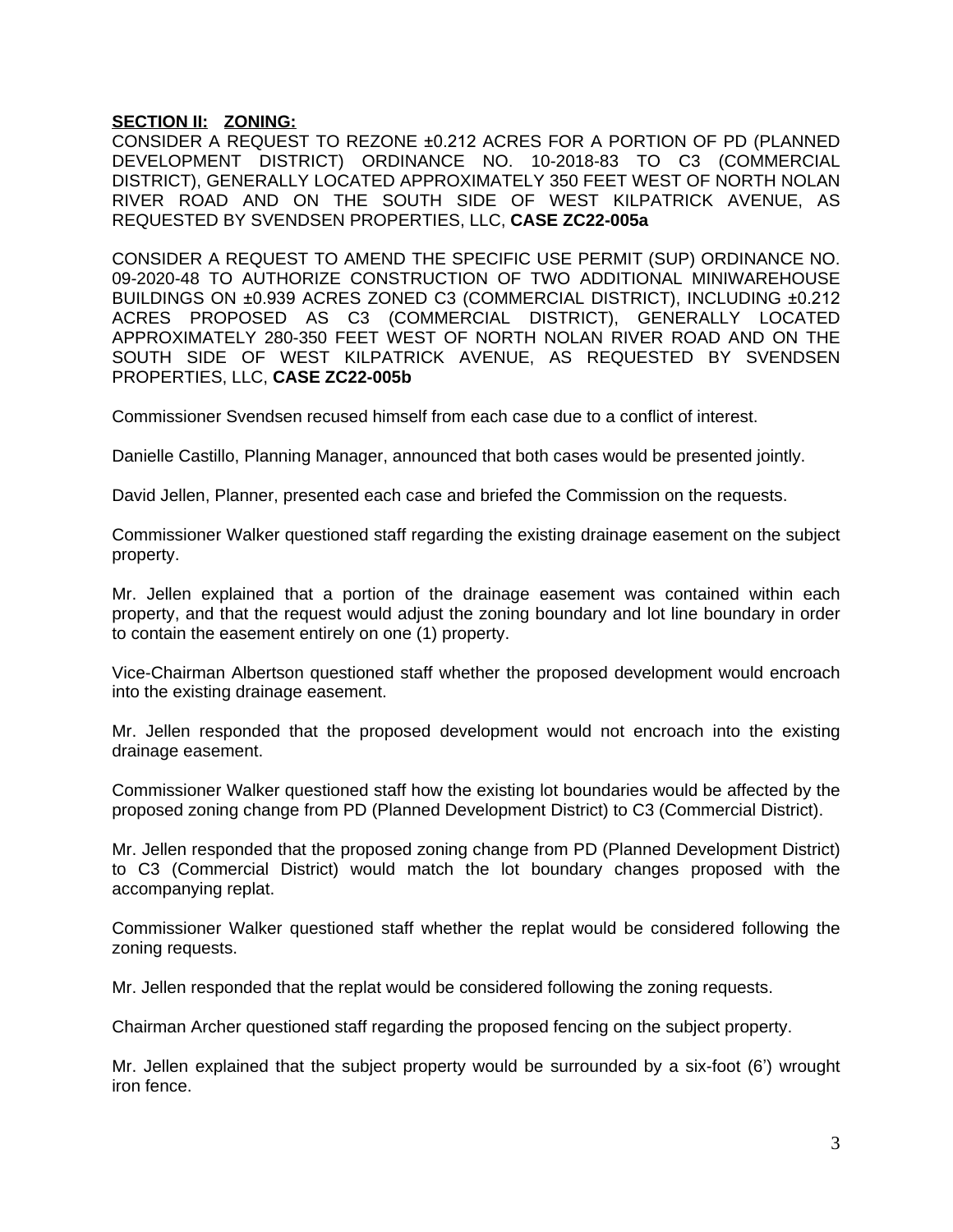Chairman Archer questioned staff whether there had been any questions from surrounding property owners about the proposed fencing.

Mr. Jellen responded that there had been no questions from surrounding property owners about the proposed fencing and noted that the subject property owner was also the owner of the property immediately to the south of the subject property.

Vice-Chairman Albertson questioned staff regarding the subject property located along N. Nolan River Road.

Mr. Jellen responded that the subject property located along N. Nolan River Road would retain its C3 (Commercial District) zoning and would be included as part of the accompanying replat for the proposed development.

Chairman Archer opened the public hearing for both cases.

There being no one present who wished to speak on either case, Chairman Archer closed the public hearing.

Commissioner Walker questioned staff whether both north elevations facing W. Kilpatrick Avenue of Building B would be constructed of 100% brick.

Mr. Jellen responded that he would defer the question to the applicant's representative.

Commissioner Walker questioned staff whether the condition to require that both north elevations facing W. Kilpatrick Avenue of Building B would be appropriate to request with case ZC22-005b.

Mrs. Castillo responded that it would be appropriate to request the proposed condition as part of case ZC22-005b since it is for the Specific Use Permit (SUP) amendment for the self-storage buildings.

The applicant's representative, Laura Bower, 401 N. Nolan River Road, was present to brief the Commission on the request. She stated that she was unsure whether the applicant intended to use brick for both of the north elevations on Building B facing W. Kilpatrick Avenue.

Commissioner Walker questioned staff regarding the existing concrete slabs on the subject property.

David Jones, Community Development Director, responded that the applicant received "at risk" permits to pour the foundations for both of the proposed buildings with the understanding that completion and operation of the buildings is contingent upon the approval of the proposed Specific Use Permit (SUP).

There being no other questions or items for discussion, Chairman Archer called for a motion on each item.

Commissioner Saunders made a motion to approve the request for Case ZC22-005a as presented and Commissioner Walker seconded the motion. **The motion to approve carried by a vote of 6-0-1, with Commissioner Svendsen recusing himself from the motion.**